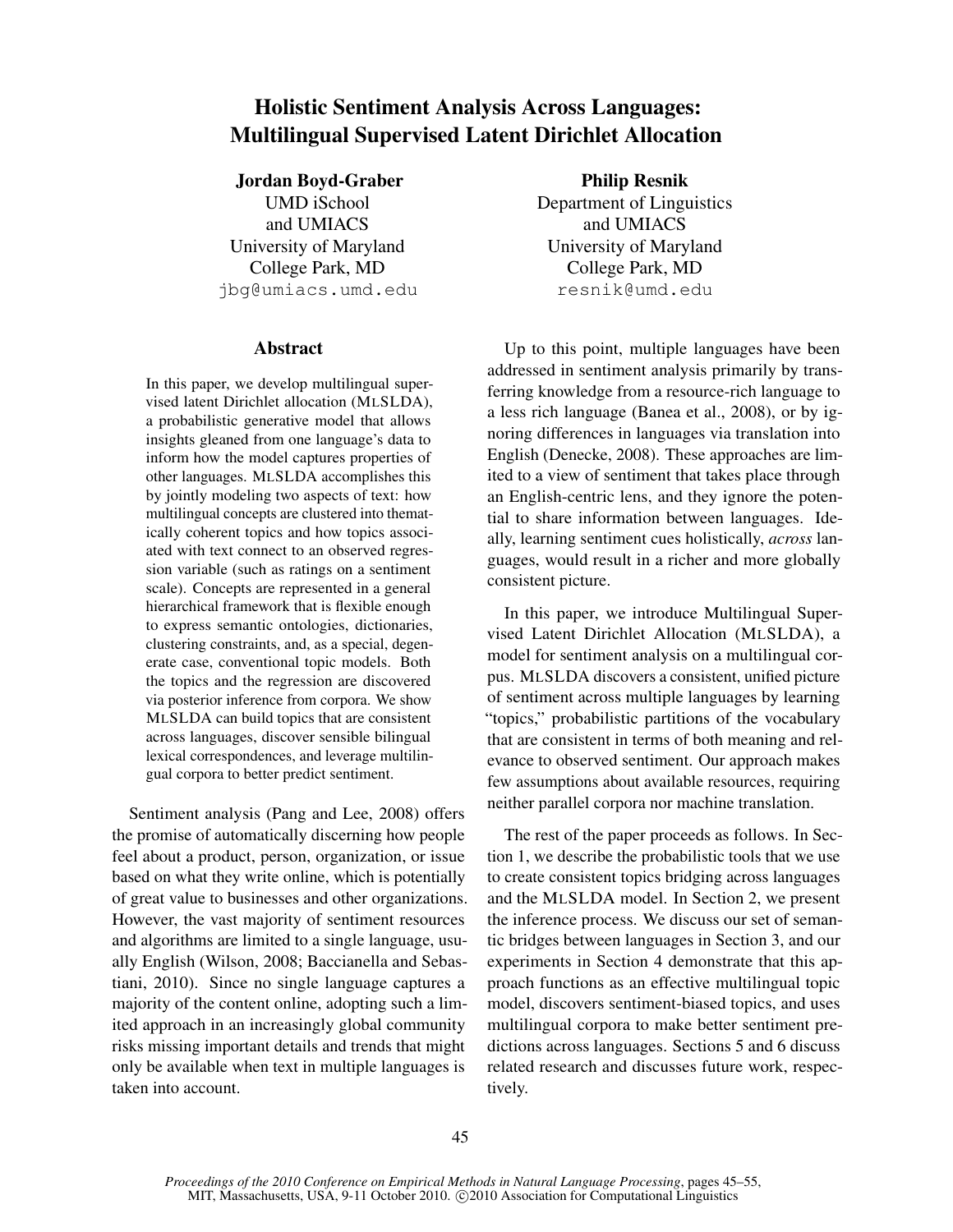# 1 Predictions from Multilingual Topics

As its name suggests, MLSLDA is an extension of Latent Dirichlet allocation (LDA) (Blei et al., 2003), a modeling approach that takes a corpus of unannotated documents as input and produces two outputs, a set of "topics" and assignments of documents to topics. Both the topics and the assignments are probabilistic: a topic is represented as a probability distribution over words in the corpus, and each document is assigned a probability distribution over all the topics. Topic models built on the foundations of LDA are appealing for sentiment analysis because the learned topics can cluster together sentimentbearing words, and because topic distributions are a parsimonious way to represent a document.<sup>1</sup>

LDA has been used to discover latent structure in text (e.g. for discourse segmentation (Purver et al., 2006) and authorship (Rosen-Zvi et al., 2004)). MLSLDA extends the approach by ensuring that this latent structure — the underlying topics — is consistent across languages. We discuss multilingual topic modeling in Section 1.1, and in Section 1.2 we show how this enables supervised regression regardless of a document's language.

#### 1.1 Capturing Semantic Correlations

Topic models posit a straightforward generative process that creates an observed corpus. For each document d, some distribution  $\theta_d$  over unobserved topics is chosen. Then, for each word position in the document, a topic  $z$  is selected. Finally, the word for that position is generated by selecting from the topic indexed by  $z$ . (Recall that in LDA, a "topic" is a distribution over words).

In monolingual topic models, the topic distribution is usually drawn from a Dirichlet distribution. Using Dirichlet distributions makes it easy to specify sparse priors, and it also simplifies posterior inference because Dirichlet distributions are conjugate to multinomial distributions. However, drawing topics from Dirichlet distributions will not suffice if our vocabulary includes multiple languages. If we are working with English, German, and Chinese at the same time, a Dirichlet prior has no way to favor distributions z such that  $p(good|z)$ ,  $p(gut|z)$ , and

 $p(h\text{ao}|z)$  all tend to be high at the same time, or low at the same time. More generally, the structure of our model must encourage topics to be consistent across languages, and Dirichlet distributions cannot encode correlations between elements.

One possible solution to this problem is to use the multivariate normal distribution, which can produce correlated multinomials (Blei and Lafferty, 2005), in place of the Dirichlet distribution. This has been done successfully in multilingual settings (Cohen and Smith, 2009). However, such models complicate inference by not being conjugate.

Instead, we appeal to tree-based extensions of the Dirichlet distribution, which has been used to induce correlation in semantic ontologies (Boyd-Graber et al., 2007) and to encode clustering constraints (Andrzejewski et al., 2009). The key idea in this approach is to assume the vocabularies of all languages are organized according to some shared semantic structure that can be represented as a tree. For concreteness in this section, we will use WordNet (Miller, 1990) as the representation of this multilingual semantic bridge, since it is well known, offers convenient and intuitive terminology, and demonstrates the full flexibility of our approach. However, the model we describe generalizes to any tree-structured representation of multilingual knowledge; we discuss some alternatives in Section 3.

WordNet organizes a vocabulary into a rooted, directed acyclic graph of nodes called synsets, short for "synonym sets." A synset is a child of another synset if it satisfies a hyponomy relationship; each child "is a" more specific instantiation of its parent concept (thus, hyponomy is often called an "isa" relationship). For example, a "dog" is a "canine" is an "animal" is a "living thing," etc. As an approximation, it is not unreasonable to assume that WordNet's structure of meaning is language independent, i.e. the concept encoded by a synset can be realized using terms in different languages that share the same meaning. In practice, this organization has been used to create many alignments of international WordNets to the original English WordNet (Ordan and Wintner, 2007; Sagot and Fišer, 2008; Isahara et al., 2008).

Using the structure of WordNet, we can now describe a generative process that produces a distribution over a multilingual vocabulary, which encourages correlations between words with similar mean-

<sup>&</sup>lt;sup>1</sup>The latter property has also made LDA popular for information retrieval (Wei and Croft, 2006)).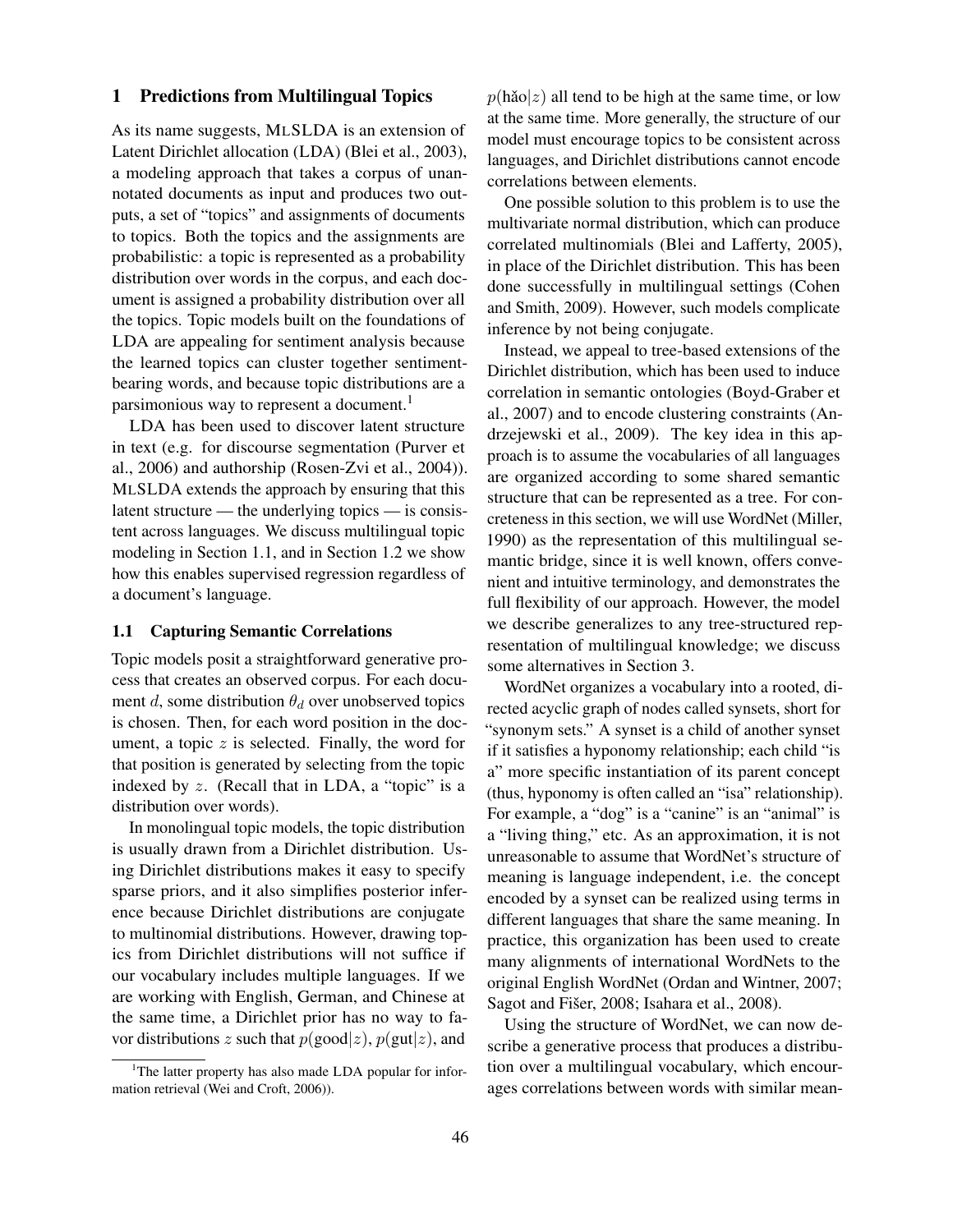ings regardless of what language each word is in. For each synset  $h$ , we create a multilingual word distribution for that synset as follows:

- 1. Draw transition probabilities  $\beta_h \sim \text{Dir}(\tau_h)$
- 2. Draw stop probabilities  $\omega_h \sim \text{Dir}(\kappa_h)$
- 3. For each language l, draw emission probabilities for that synset  $\phi_{h,l} \sim \text{Dir}(\pi_{h,l})$ .

For conciseness in the rest of the paper, we will refer to this generative process as *multilingual Dirichlet hierarchy*, or MULTDIRHIER $(\tau, \kappa, \pi)$ .<sup>2</sup> Each observed token can be viewed as the end result of a sequence of visited synsets  $\lambda$ . At each node in the tree, the path can end at node i with probability  $\omega_{i,1}$ , or it can continue to a child synset with probability  $\omega_{i,0}$ . If the path continues to another child synset, it visits child j with probability  $\beta_{i,j}$ . If the path ends at a synset, it generates word k with probability  $\phi_{i,l,k}$ .<sup>3</sup> The probability of a word being emitted from a path with visited synsets  $r$  and final synset  $h$  in language  $l$  is therefore

$$
p(w, \lambda = r, h | l, \beta, \omega, \phi) =
$$

$$
\left(\prod_{(i,j) \in r} \beta_{i,j} \omega_{i,0}\right) (1 - \omega_{h,1}) \phi_{h,l,w}.
$$
 (1)

Note that the stop probability  $\omega_h$  is independent of language, but the emission  $\phi_{h,l}$  is dependent on the language. This is done to prevent the following scenario: while synset  $A$  is highly probable in a topic and words in language 1 attached to that synset have high probability, words in language 2 have low probability. If this could happen for many synsets in a topic, an entire language would be effectively silenced, which would lead to inconsistent topics (e.g.

<sup>3</sup>Note that the language and word are taken as given, but the path through the semantic hierarchy is a latent random variable. Topic 1 is about baseball in English and about travel in German). Separating path from emission helps ensure that topics are consistent across languages.

Having defined topic distributions in a way that can preserve cross-language correspondences, we now use this distribution within a larger model that can discover cross-language patterns of use that predict sentiment.

# 1.2 The MLSLDA Model

We will view sentiment analysis as a regression problem: given an input document, we want to predict a real-valued observation  $y$  that represents the sentiment of a document. Specifically, we build on supervised latent Dirichlet allocation (SLDA, (Blei and McAuliffe, 2007)), which makes predictions based on the topics expressed in a document; this can be thought of projecting the words in a document to low dimensional space of dimension equal to the number of topics. Blei et al. showed that using this latent topic structure can offer improved predictions over regressions based on words alone, and the approach fits well with our current goals, since word-level cues are unlikely to be identical across languages. In addition to text, SLDA has been successfully applied to other domains such as social networks (Chang and Blei, 2009) and image classification (Wang et al., 2009). The key innovation in this paper is to extend SLDA by creating topics that are globally consistent across languages, using the bridging approach above.

We express our model in the form of a probabilistic generative latent-variable model that generates documents in multiple languages *and* assigns a realvalued score to each document. The score comes from a normal distribution whose sum is the dot product between a regression parameter  $\eta$  that encodes the influence of each topic on the observation and a variance  $\sigma^2$ . With this model in hand, we use statistical inference to determine the distribution over latent variables that, given the model, best explains observed data.

The generative model is as follows:

- 1. For each topic  $i = 1...K$ , draw a topic distribution  $\{\boldsymbol{\beta}_i,\boldsymbol{\omega}_i,\boldsymbol{\phi}_i\}$  from MULTDIRHIER $(\boldsymbol{\tau},\boldsymbol{\kappa},\boldsymbol{\pi}).$
- 2. For each document  $d = 1 \dots M$  with language  $l_d$ : (a) Choose a distribution over topics  $\theta_d \sim$ Dir  $(\alpha)$ .

<sup>&</sup>lt;sup>2</sup>Variables  $\tau_h$ ,  $\pi_{h,l}$ , and  $\kappa_h$  are hyperparameters. Their mean is fixed, but their magnitude is sampled during inference (i.e.  $\frac{\tau_{h,i}}{\sum_{k}\tau_h}$  $\frac{r_{h,i}}{k^{\tau_{h,k}}}$  is constant, but  $\tau_{h,i}$  is not). For the bushier bridges, (e.g. dictionary and flat), their mean is uniform. For GermaNet, we took frequencies from two balanced corpora of German and English: the British National Corpus (University of Oxford, 2006) and the Kern Corpus of the Digitales Wörterbuch der Deutschen Sprache des 20. Jahrhunderts project (Geyken, 2007). We took these frequencies and propagated them through the multilingual hierarchy, following LDAWN's (Boyd-Graber et al., 2007) formulation of information content (Resnik, 1995) as a Bayesian prior. The variance of the priors was initialized to be 1.0, but could be sampled during inference.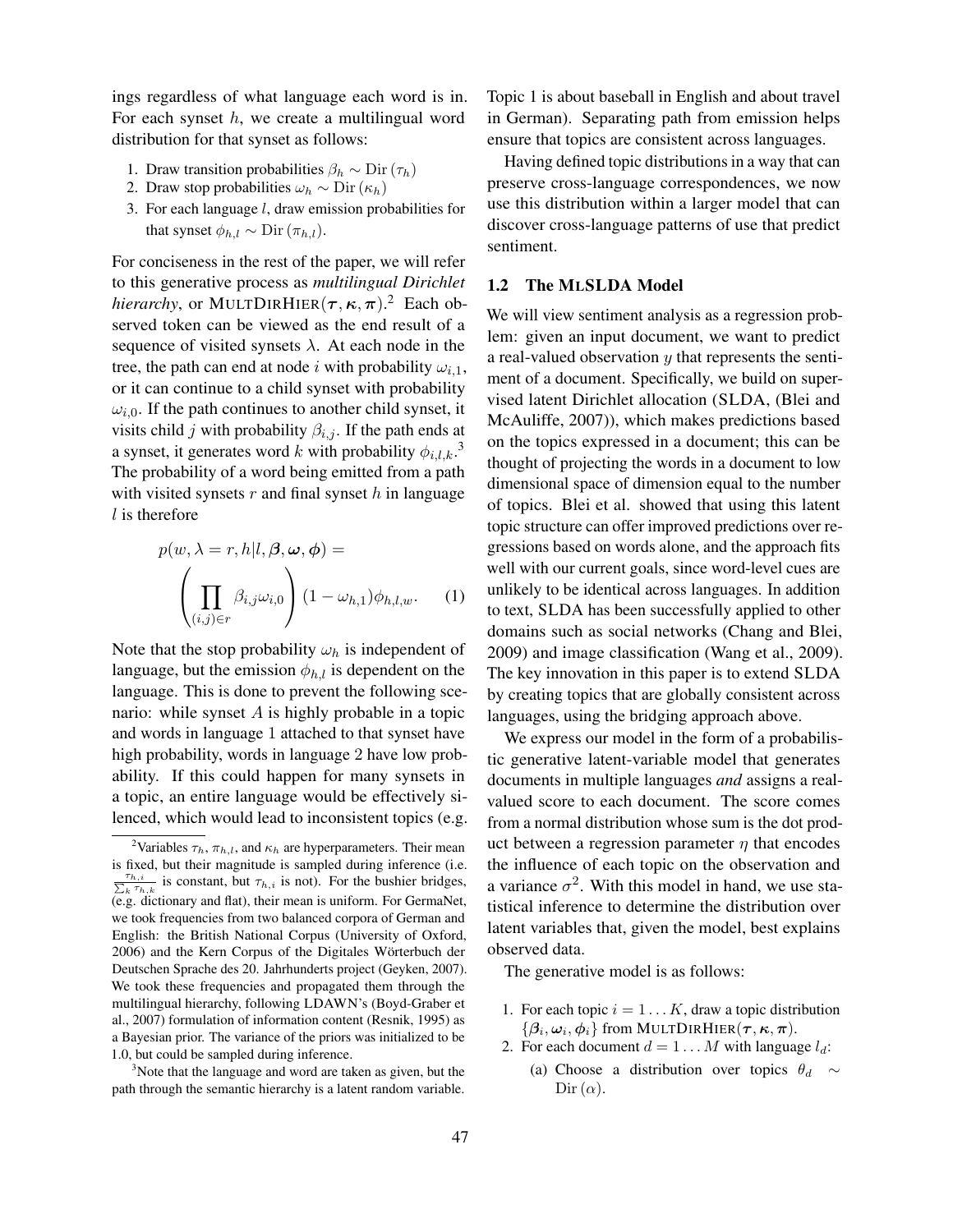- (b) For each word in the document  $n = 1 \dots N_d$ , choose a topic assignment  $z_{d,n} \sim \text{Mult}(\theta_d)$ and a path  $\lambda_{d,n}$  ending at word  $w_{d,n}$  according to Equation 1 using  $\{\beta_{z_{d,n}}, \omega_{z_{d,n}}, \phi_{z_{d,n}}\}.$
- 3. Choose a response variable from  $y \sim$ Norm  $(\eta^{\top} \bar{z}, \sigma^2)$ , where  $\bar{z_d} \equiv \frac{1}{N} \sum_{n=1}^{N} z_{d,n}$ .

Crucially, note that the topics are not independent of the sentiment task; the regression encourages terms with similar effects on the observation  $y$  to be in the same topic. The consistency of topics described above allows the same regression to be done for the entire corpus regardless of the language of the underlying document.

# 2 Inference

Finding the model parameters most likely to explain the data is a problem of statistical inference. We employ stochastic EM (Diebolt and Ip, 1996), using a Gibbs sampler for the E-step to assign words to paths and topics. After randomly initializing the topics, we alternate between sampling the topic and path of a word  $(z_{d,n}, \lambda_{d,n})$  and finding the regression parameters  $\eta$  that maximize the likelihood. We jointly sample the topic and path conditioning on all of the other path and document assignments in the corpus, selecting a path and topic with probability

$$
p(z_n = k, \lambda_n = r | \mathbf{z}_{-n}, \mathbf{\lambda}_{-n}, w_n, \eta, \sigma, \Theta) =
$$
  
\n
$$
p(y_d | \mathbf{z}, \eta, \sigma) p(\lambda_n = r | z_n = k, \mathbf{\lambda}_{-n}, w_n, \boldsymbol{\tau}, \boldsymbol{\kappa}, \boldsymbol{\pi})
$$
  
\n
$$
p(z_n = k | \mathbf{z}_{-n}, \alpha).
$$
 (2)

Each of these three terms reflects a different influence on the topics from the vocabulary structure, the document's topics, and the response variable. In the next paragraphs, we will expand each of them to derive the full conditional topic distribution.

As discussed in Section 1.1, the structure of the topic distribution encourages terms with the same meaning to be in the same topic, even across languages. During inference, we marginalize over possible multinomial distributions  $\beta$ ,  $\omega$ , and  $\phi$ , using the observed transitions from i to j in topic k;  $T_{k,i,j}$ , stop counts in synset i in topic k,  $O_{k,i,0}$ ; continue counts in synsets i in topic k,  $O_{k,i,1}$ ; and emission counts in synset i in language l in topic k,  $F_{k,i,l}$ . The



Figure 1: Graphical model representing MLSLDA. Shaded nodes represent observations, plates denote replication, and lines show probabilistic dependencies.

probability of taking a path  $r$  is then

$$
p(\lambda_n = r | z_n = k, \lambda_{-n}) =
$$
\n
$$
\prod_{(i,j) \in r} \left( \frac{B_{k,i,j} + \tau_{i,j}}{\sum_{j'} B_{k,i,j'} + \tau_{i,j}} \frac{O_{k,i,1} + \omega_i}{\sum_{s \in 0,1} O_{k,i,s} + \omega_{i,s}} \right)
$$
\n
$$
\underbrace{O_{k,rend,0} + \omega_{rend}}_{\text{transition}} + \underbrace{F_{k,rend, w_n} + \pi_{rend, l}}_{\text{Emission}} \frac{O_{k,rend, s} + \omega_{rend, s}}{\sum_{s \in 0,1} O_{k, rend, s} + \omega_{rend, s}} \cdot \frac{O_{k, rend, w_n}}{\sum_{s \in 0,1} O_{k, rend, s}} \cdot \frac{O_{k, rend, w_n}}{\sum_{s \in 0,1} O_{k, read, s}} \cdot \frac{O_{k, read, w_n}}{\sum_{s \in 0,1} O_{k, read, s}} \cdot \frac{O_{k, read, w_n}}{\sum_{s \in 0,1} O_{k, read, s}} \cdot \frac{O_{k, read, w_n}}{\sum_{s \in 0,1} O_{k, read, s}} \cdot \frac{O_{k, read, w_n}}{\sum_{s \in 0,1} O_{k, read, s}} \cdot \frac{O_{k, read, w_n}}{\sum_{s \in 0,1} O_{k, read, s}} \cdot \frac{O_{k, read, w_n}}{\sum_{s \in 0,1} O_{k, read, s}} \cdot \frac{O_{k, read, w_n}}{\sum_{s \in 0,1} O_{k, read, s}} \cdot \frac{O_{k, read, w_n}}{\sum_{s \in 0,1} O_{k, read, s}} \cdot \frac{O_{k, read, w_n}}{\sum_{s \in 0,1} O_{k, read, s}} \cdot \frac{O_{k, read, w_n}}{\sum_{s \in 0,1} O_{k, read, s}} \cdot \frac{O_{k, read, w_n}}{\sum_{s \in 0,1} O_{k, read, s}} \cdot \frac{O_{k, read, w_n}}{\sum_{s \in 0,1} O_{k, read, s}} \cdot \frac{O_{k, read, w_n}}{\sum_{s \in 0,1} O_{k, read, s}} \cdot \frac{O_{k, read, w_n}}{\sum_{s \in 0,1} O_{k, read, s}} \cdot \frac{O
$$

.

Equation 3 reflects the *multilingual* aspect of this model. The conditional topic distribution for SLDA (Blei and McAuliffe, 2007) replaces this term with the standard Multinomial-Dirichlet. However, we believe this is the first published SLDA-style model using MCMC inference, as prior work has used variational inference (Blei and McAuliffe, 2007; Chang and Blei, 2009; Wang et al., 2009).

Because the observed response variable depends on the topic assignments of a document, the conditional topic distribution is shifted toward topics that explain the observed response. Topics that move the predicted response  $\hat{y}_d$  toward the true  $y_d$  will be favored. We drop terms that are constant across all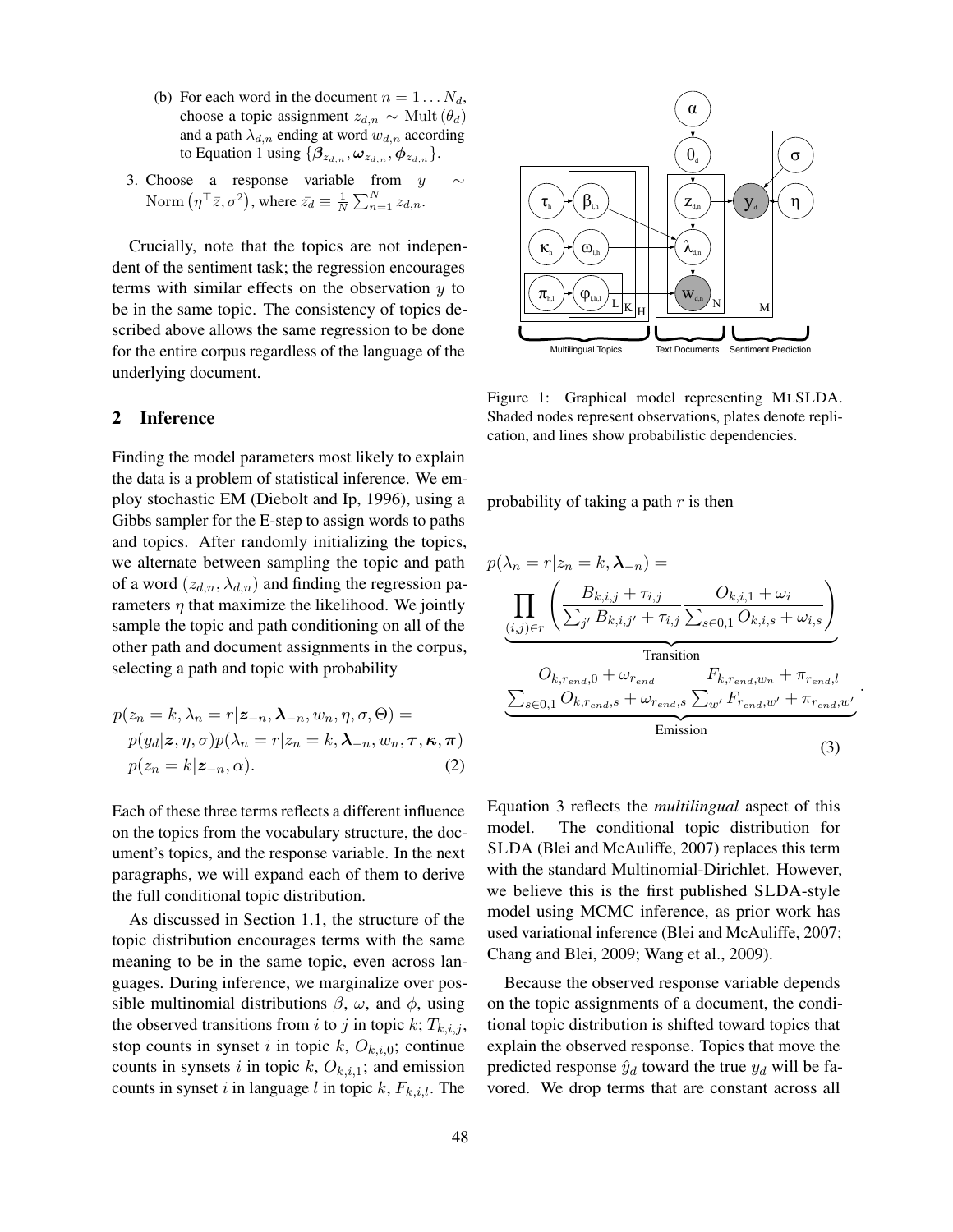topics for the effect of the response variable,

$$
p(y_d | z, \eta, \sigma) \propto
$$
  
\n
$$
\underbrace{\exp\left[\frac{1}{\sigma^2} \left(y_d - \frac{\sum_{k'} N_{d,k'} \eta_{k'}}{\sum_{k'} N_{d,k'}}\right) \frac{\eta_{z_k}}{\sum_{k'} N_{d,k'}}\right]}_{\text{Other words' influence}}
$$
  
\n
$$
\underbrace{\exp\left[\frac{-\eta_{z_k}^2}{2\sigma^2 \sum_{k'} N_{d,k'}^2}\right]}_{\text{This word's influence}}.
$$
\n(4)

The above equation represents the *supervised* aspect of the model, which is inherited from SLDA.

Finally, there is the effect of the topics already assigned to a document; the conditional distribution favors topics already assigned in a document,

$$
p(z_n = k | \mathbf{z}_{-n}, \alpha) = \frac{T_{d,k} + \alpha_k}{\sum_{k'} T_{d,k'} + \alpha_{k'}}.
$$
 (5)

This term represents the *document* focus of this model; it is present in all Gibbs sampling inference schemes for LDA (Griffiths and Steyvers, 2004).

Multiplying together Equations 3, 4, and 5 allows us to sample a topic using the conditional distribution from Equation 2, based on the topic and path of the other words in all languages. After sampling the path and topic for each word in a document, we then find new regression parameters  $\eta$  that maximize the likelihood conditioned on the current state of the sampler. This is simply a least squares regression using the topic assignments  $\bar{z}_d$  to predict  $y_d$ .

Prediction on documents for which we don't have an observed  $y_d$  is equivalent to marginalizing over  $y_d$  and sampling topics for the document from Equations 3 and 5. The prediction for  $y_d$  is then the dot product of  $\eta$  and the empirical topic distribution  $\bar{z}_d$ .

We initially optimized all hyperparameters using slice sampling. However, we found that the regression variance  $\sigma^2$  was not stable. Optimizing  $\sigma^2$  seems to balance between modeling the language in the documents and the prediction, and thus is sensitive to documents' length. Given this sensitivity, we did not optimize  $\sigma^2$  for our prediction experiments in Section 4, but instead kept it fixed at 0.25. We leave optimizing this variable, either through cross validation or adapting the model, to future work.

# 3 Bridges Across Languages

In Section 1.1, we described connections across languages as offered by semantic networks in a general way, using WordNet as an example. In this section, we provide more specifics, as well as alternative ways of building semantic connections across languages.

Flat First, we can consider a degenerate mapping that is nearly equivalent to running SLDA independently across multiple languages, relating topics only based on the impact on the response variable. Consider a degenerate tree with only one node, with all words in all languages associated with that node. This is consistent with our model, but there is really no shared semantic space, as all emitted words must come from this degenerate "synset" and the model only represents the output distribution for this single node.

WordNet We took the alignment of GermaNet to WordNet 1.6 (Kunze and Lemnitzer, 2002) and removed all synsets that were had no mapped German words. Any German synsets that did not have English translations had their words mapped to the lowest extant English hypernym (e.g. "beinbruch," a broken leg, was mapped to "fracture"). We stemmed all words to account for inflected forms not being present (Porter and Boulton, 1970). An example of the paths for the German word "wunsch" (wish, request) is shown in Figure 2(a).

Dictionaries A dictionary can be viewed as a many to many mapping, where each entry  $e_i$  maps one or more words in one language  $s_i$  to one or more words  $t_i$  in another language. Entries were taken from an English-German dictionary (Richter, 2008) a Chinese-English dictionary (Denisowski, 1997), and a Chinese-German dictionary (Hefti, 2005). As with WordNet, the words in entries for English and German were stemmed to improve coverage. An example for German is shown in Figure 2(b).

Algorithmic Connections In addition to handcurated connections across languages, one could also consider automatic means of mapping across languages, such as using edit distance or local context (Haghighi et al., 2008; Rapp, 1995) or using a lexical translation table obtained from parallel text (Melamed, 1998). While we experimented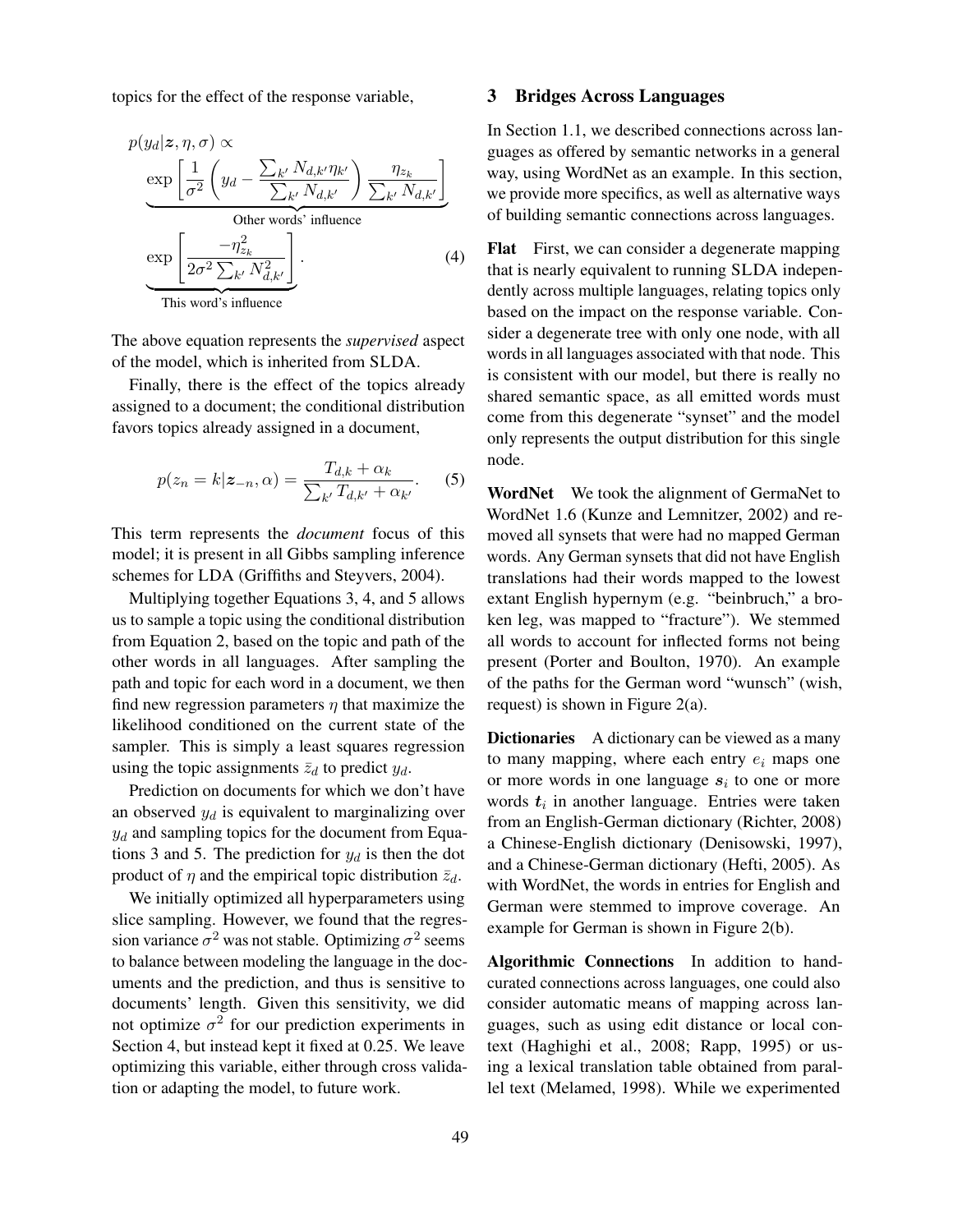

Figure 2: Two methods for constructing multilingual distributions over words. On the left, paths to the German word "wunsch" in GermaNet are shown. On the right, paths to the English word "room" are shown. Both English and German words are shown; some internal nodes in GermaNet have been omitted for space (represented by dashed lines). Note that different senses are denoted by different internal paths, and that internal paths are distinct from the per-language expression.

with these techniques, constructing appropriate hierarchies from these resources required many arbitrary decisions about cutoffs and which words to include. Thus, we do not consider them in this paper.

# 4 Experiments

We evaluate MLSLDA on three criteria: how well it can discover consistent topics across languages for matching parallel documents, how well it can discover sentiment-correlated word lists from nonaligned text, and how well it can predict sentiment.

#### 4.1 Matching on Multilingual Topics

We took the 1996 documents from the Europarl corpus (Koehn, 2005) using three bridges: GermaNet, dictionary, and the uninformative flat matching.<sup>4</sup> The model is unaware that the translations of documents in one language are present in the other language. Note that this does not use the supervised framework

(as there is no associated response variable for Europarl documents); this experiment is to demonstrate the effectiveness of the multilingual aspect of the model. To test whether the topics learned by the model are consistent across languages, we represent each document using the probability distribution  $\theta_d$ over topic assignments. Each  $\theta_d$  is a vector of length  $K$  and is a language-independent representation of the document.

For each document in one language, we computed the Hellinger distance between it and all of the documents in the other language and sorted the documents by decreasing distance. The translation of the document is somewhere in that set; the higher the normalized rank (the percentage of documents with a rank lower than the translation of the document), the better the underlying topic model connects languages.

We compare three bridges against what is to our knowledge the only other topic model for unaligned text, Multilingual Topics for Unaligned Text (Boyd-Graber and Blei, 2009).<sup>5</sup>

<sup>4</sup> For English and German documents in all experiments, we removed stop words (Loper and Bird, 2002), stemmed words (Porter and Boulton, 1970), and created a vocabulary of the most frequent 5000 words per language (this vocabulary limit was mostly done to ensure that the dictionary-based bridge was of manageable size). Documents shorter than fifty content words were excluded.

<sup>&</sup>lt;sup>5</sup>The bipartite matching was initialized with the dictionary weights as specified by the Multilingual Topics for Unaligned Text algorithm. The matching size was limited to 250 and the bipartite matching was only updated on the initial iteration then held fixed. This yielded results comparable to when the matching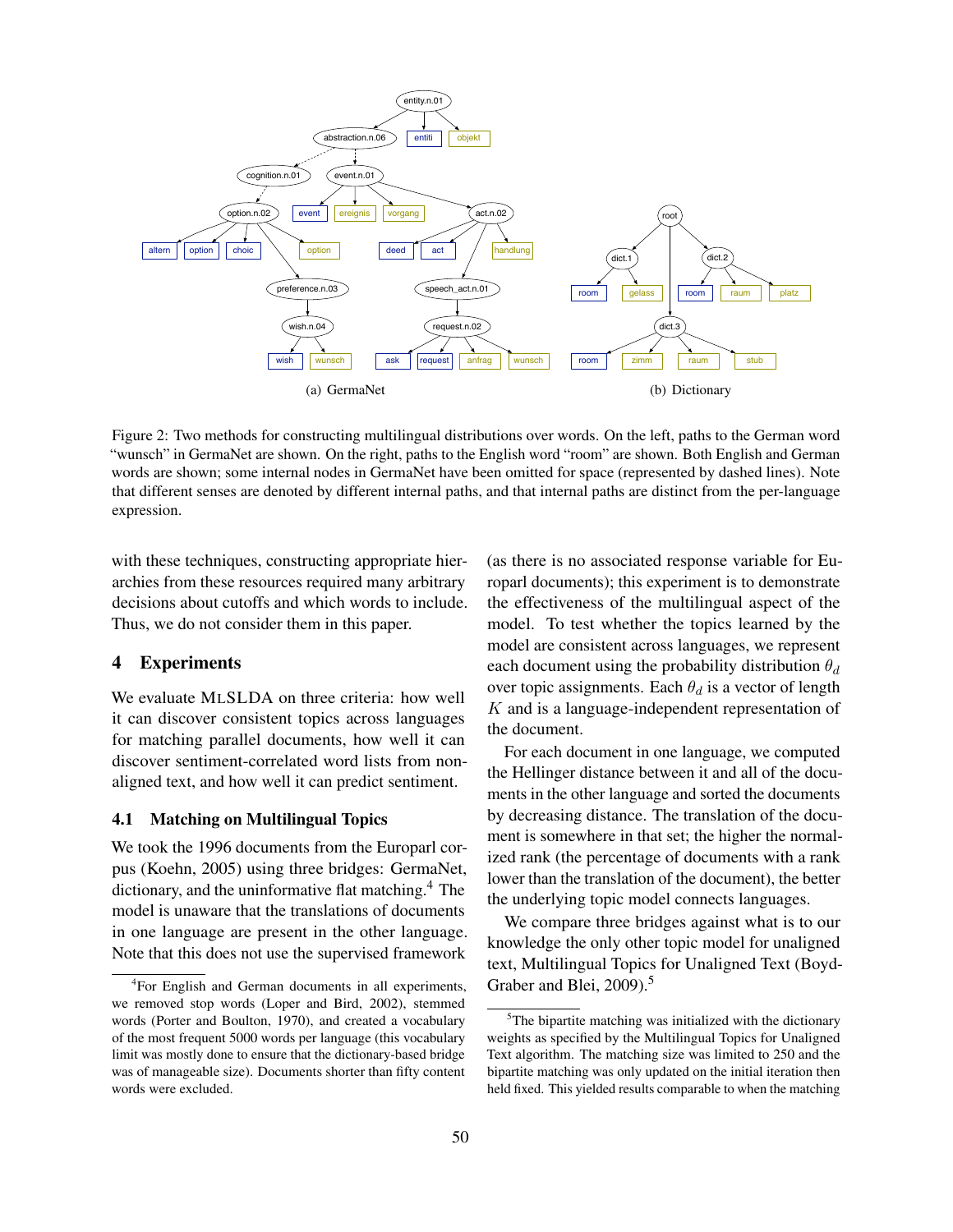

Figure 3: Average rank of paired translation document recovered from the multilingual topic model. Random guessing would yield 0.5; MLSLDA with a dictionary based matching performed best.

Figure 3 shows the results of this experiment. The dictionary-based bridge had the best performance on the task, ranking a large proportion of documents (0.95) below the translated document once enough topics were available. Although GermaNet is richer, its coverage is incomplete; the dictionary structure had a much larger vocabulary and could build a more complete multilingual topics. Using comparable input information, this more flexible model performed better on the matching task than the existing multilingual topic model available for unaligned text. The degenerate flat bridge did no better than the baseline of random guessing, as expected.

#### 4.2 Qualitative Sentiment-Correlated Topics

One of the key tasks in sentiment analysis has been the collection of lists of words that convey sentiment (Wilson, 2008; Riloff et al., 2003). These resources are often created using or in reference to resources like WordNet (Whitelaw et al., 2005; Baccianella and Sebastiani, 2010). MLSLDA provides a method for extracting topical and sentimentcorrelated word lists from multilingual corpora. If a WordNet-like resource is used as the bridge, the resulting topics are distributions over synsets, not just over words.

As our demonstration corpus, we used the Amherst Sentiment Corpus (Constant et al., 2009), as it has documents in multiple languages (English, Chinese, and German) with numerical assessments of sentiment (number of stars assigned to the review). We segmented the Chinese text (Tseng et al., 2005) and used a classifier trained on character n-grams to remove English-language documents that were mixed in among the Chinese and German language reviews.

Figure 4 shows extracted topics from German-English and German-Chinese corpora. MLSLDA is able to distinguish sentiment-bearing topics from content bearing topics. For example; in the German-English corpus, "food" and "children" topics are not associated with a consistent sentiment signal, while "religion" is associated with a more negative sentiment. In contrast, in the German-Chinese corpus, the "religion/society" topic is more neutral, and the gender-oriented topic is viewed more negatively. Negative sentiment-bearing topics have reasonable words such as "pages," "kǒng pà" (Chinese for "I'm afraid that . . . ") and "tuo" (Chienese for "discard"), and positive sentiment-bearing topics have reasonable words such as "great," "good," and "juwel" (German for "jewel").

The qualitative topics also betray some of the weaknesses of the model. For example, in one of the negative sentiment topics, the German word "gut" (good) is present. Because topics are distributions over words, they can encode the presence of negations like "kein" (no) and "nicht" (not), but not collocations like "nicht gut." More elaborate topic models that can model local syntax and collocations (Johnson, 2010) provide options for addressing such problems.

We do not report the results for sentiment prediction for this corpus because the baseline of predicting a positive review is so strong; most algorithms do extremely well by always predicting a positive review, ours included.

# 4.3 Sentiment Prediction

We gathered 330 film reviews from a German film review site (Vetter et al., 2000) and combined them with a much larger English film review corpus of over

was updated more frequently.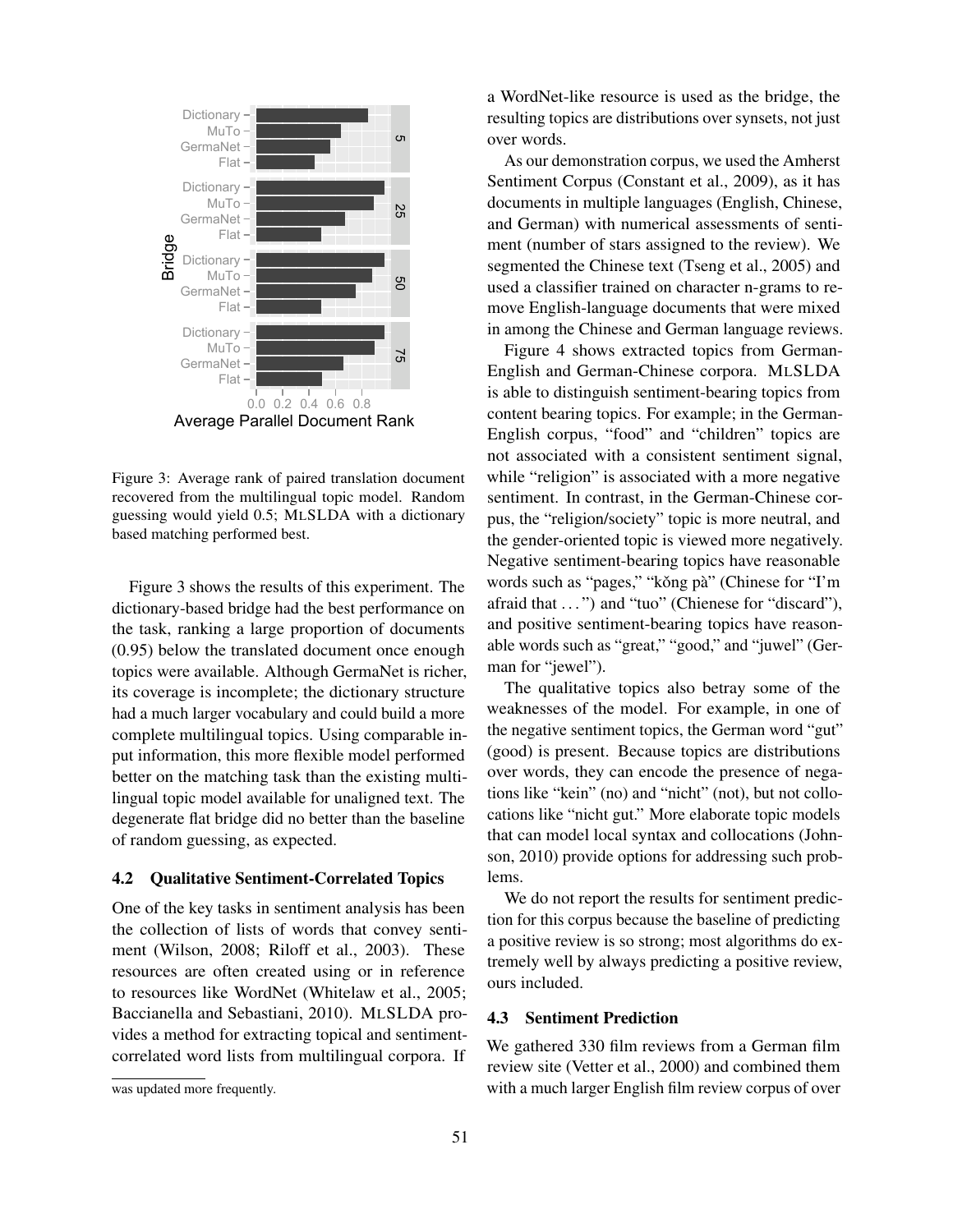

Figure 4: Topics, along with associated regression coefficient  $\eta$  from a learned 25-topic model on German-English (left) and German-Chinese (right) documents. Notice that theme-related topics have regression parameter near zero, topics discussing the number of pages have negative regression parameters, topics with "good," "great," "hǎo" (good) and "überzeugt" (convinced) have positive regression parameters. For the German-Chinese corpus, note the presence of "gut" (good) in one of the negative sentiment topics, showing the difficulty of learning collocations.

| Train     |     |      | Test GermaNet Dictionary | <b>Flat</b> |
|-----------|-----|------|--------------------------|-------------|
| DE        | DE  | 73.8 | 24.8                     | 92.2        |
| EN        | DE  | 7.44 | 2.68                     | 18.3        |
| $EN + DE$ | DE. | 1.17 | 1.46                     | 1.39        |

Table 1: Mean squared error on a film review corpus. All results are on the same German test data, varying the training data. Over-fitting prevents the model learning on the German data alone; adding English data to the mix allows the model to make better predictions.

5000 film reviews (Pang and Lee, 2005) to create a multilingual film review corpus.<sup>6</sup>

The results for predicting sentiment in German documents with 25 topics are presented in Table 1. On a small monolingual corpus, prediction is very poor. The model over-fits, especially when it has the entire vocabulary to select from. The slightly better performance using GermaNet and a dictionary as topic priors can be viewed as basic feature selection, removing proper names from the vocabulary to

prevent over-fitting.

One would expect that prediction improves with a larger training set. For this model, such an improvement is seen even when the training set includes *no* documents in the target language. Note that even the degenerate flat bridge across languages provides useful information. After introducing English data, the model learns to prefer smaller regression parameters (this can be seen as a form of regularization).

Performance is best when a reasonably large corpus is available including some data in the target language. For each bridge, performance improves dramatically, showing that MLSLDA is successfully able to incorporate information learned from both languages to build a single, coherent picture of how sentiment is expressed in both languages. With the GermaNet bridge, performance is better than both the degenerate and dictionary based bridges, showing that the model is sharing information both through the multilingual topics and the regression parameters. Performance on English prediction is comparable to previously published results on this dataset (Blei and McAuliffe, 2007); with enough data, a monolingual model is no longer helped by adding additional multilingual data.

<sup>&</sup>lt;sup>6</sup>We followed Pang and Lee's method for creating a numerical score between 0 and 1 from a star rating. We then converted that to an integer by multiplying by 100; this was done because initial data preprocessing assumed integer values (although downstream processing did not assume integer values). The German movie review corpus is available at http://www.umiacs.umd.edu/˜jbg/ static/downloads and media.html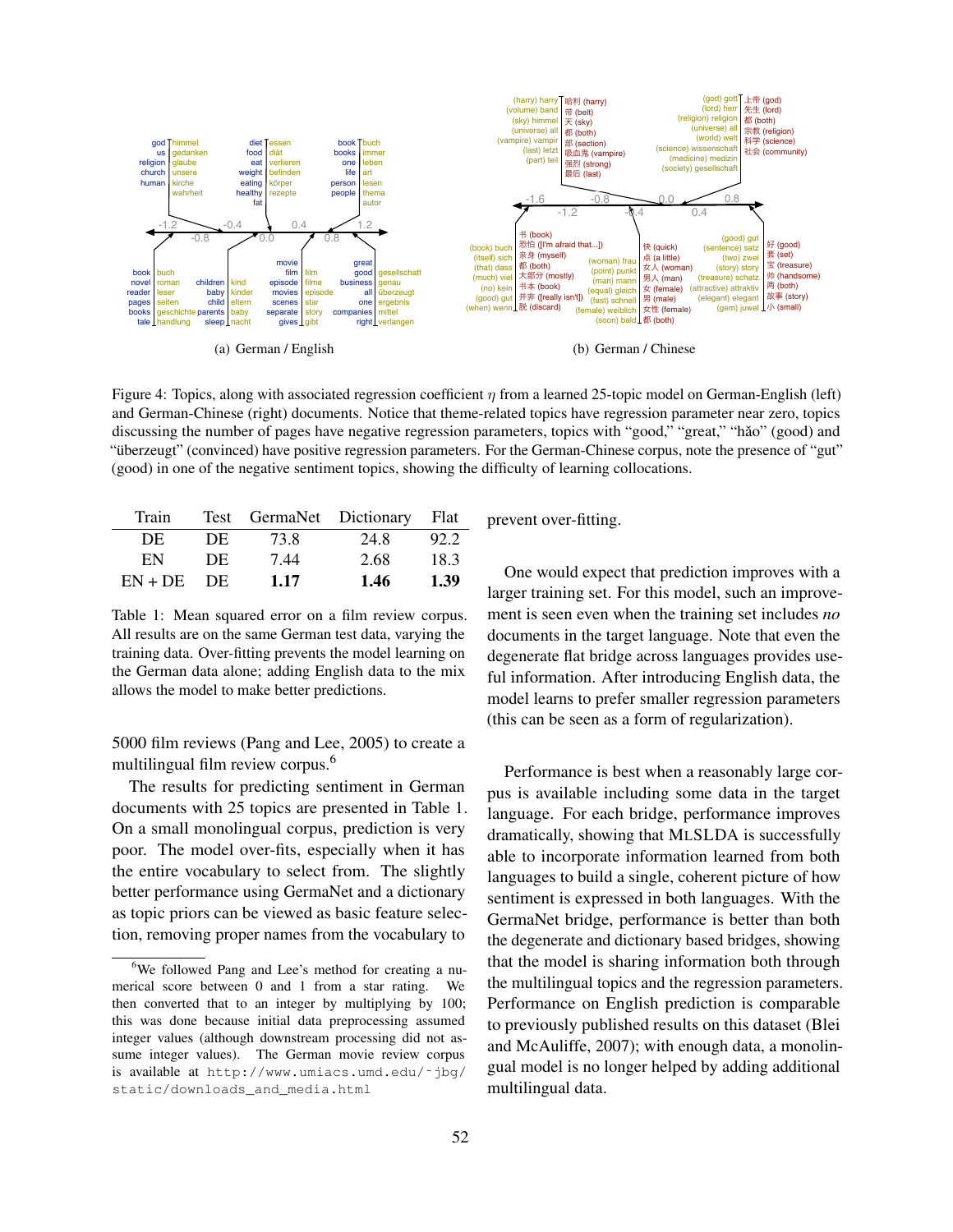# 5 Relationship to Previous Research

The advantages of MLSLDA reside largely in the assumptions that it makes and does not make: documents need not be parallel, sentiment is a normally distributed document-level property, words are exchangeable, and sentiment can be predicted as a regression on a K-dimensional vector.

By not assuming parallel text, this approach can be applied to a broad class of corpora. Other multilingual topic models require parallel text, either at the document (Ni et al., 2009; Mimno et al., 2009) or word-level (Kim and Khudanpur, 2004; Zhao and Xing, 2006). Similarly, other multilingual sentiment approaches also require parallel text, often supplied via automatic translation; after the translated text is available, either monolingual analysis (Denecke, 2008) or co-training is applied (Wan, 2009). In contrast, our approach requires fewer resources for a language: a dictionary (or similar knowledge structure relating words to nodes in a graph) and comparable text, instead of parallel text or a machine translation system.

Rather than viewing one language through the lens of another language, MLSLDA views all languages through the lens of the topics present in a document. This is a modeling decision with pros and cons. It allows a language agnostic decision about sentiment to be made, but it restricts the expressiveness of the model in terms of sentiment in two ways. First, it throws away information important to sentiment analysis like syntactic constructions (Greene and Resnik, 2009) and document structure (McDonald et al., 2007) that may impact the sentiment rating. Second, a single real number is not always sufficient to capture the nuances of sentiment. Less critically, assuming that sentiment is normally distributed is not true of all real-world corpora; review corpora often have a skew toward positive reviews. We standardize responses by the mean and variance of the training data to partially address this issue, but other response distributions are possible, such as generalized linear models (Blei and McAuliffe, 2007) and vector machines (Zhu et al., 2009), which would allow more traditional classification predictions.

Other probabilistic models for sentiment classification view sentiment as a word level feature. Some models use sentiment word lists, either given or

learned from a corpus, as a prior to seed topics so that they attract other sentiment bearing words (Mei et al., 2007; Lin and He, 2009). Other approaches view sentiment or perspective as a perturbation of a log-linear topic model (Lin et al., 2008). Such techniques could be combined with the multilingual approach presented here by using distributions over words that not only bridge different languages but also encode additional information. For example, the vocabulary hierarchies could be structured to encourage topics that encourage correlation among similar sentiment-bearing words (e.g. clustering words associated with price, size, etc.). Future work could also more rigorously validate that the multilingual topics discovered by MLSLDA are sentiment-bearing via human judgments.

In contrast, MLSLDA draws on techniques that view sentiment as a regression problem based on the topics used in a document, as in supervised latent Dirichlet allocation (SLDA) (Blei and McAuliffe, 2007) or in finer-grained parts of a document (Titov and McDonald, 2008). Extending these models to multilingual data would be more straightforward.

## 6 Conclusions

MLSLDA is a "holistic" statistical model for multilingual corpora that does not require parallel text or expensive multilingual resources. It discovers connections across languages that can recover latent structure in parallel corpora, discover sentimentcorrelated word lists in multiple languages, and make accurate predictions across languages that improve with more multilingual data, as demonstrated in the context of sentiment analysis.

More generally, MLSLDA provides a formalism that can be used to incorporate the many insights of topic modeling-driven sentiment analysis to multilingual corpora by tying together word distributions across languages. MLSLDA can also contribute to the development of word list-based sentiment systems: the topics discovered by MLSLDA can serve as a first-pass means of sentiment-based word lists for languages that might lack annotated resources.

MLSLDA also can be viewed as a sentimentinformed multilingual word sense disambiguation (WSD) algorithm. When the multilingual bridge is an explicit representation of sense such as WordNet, part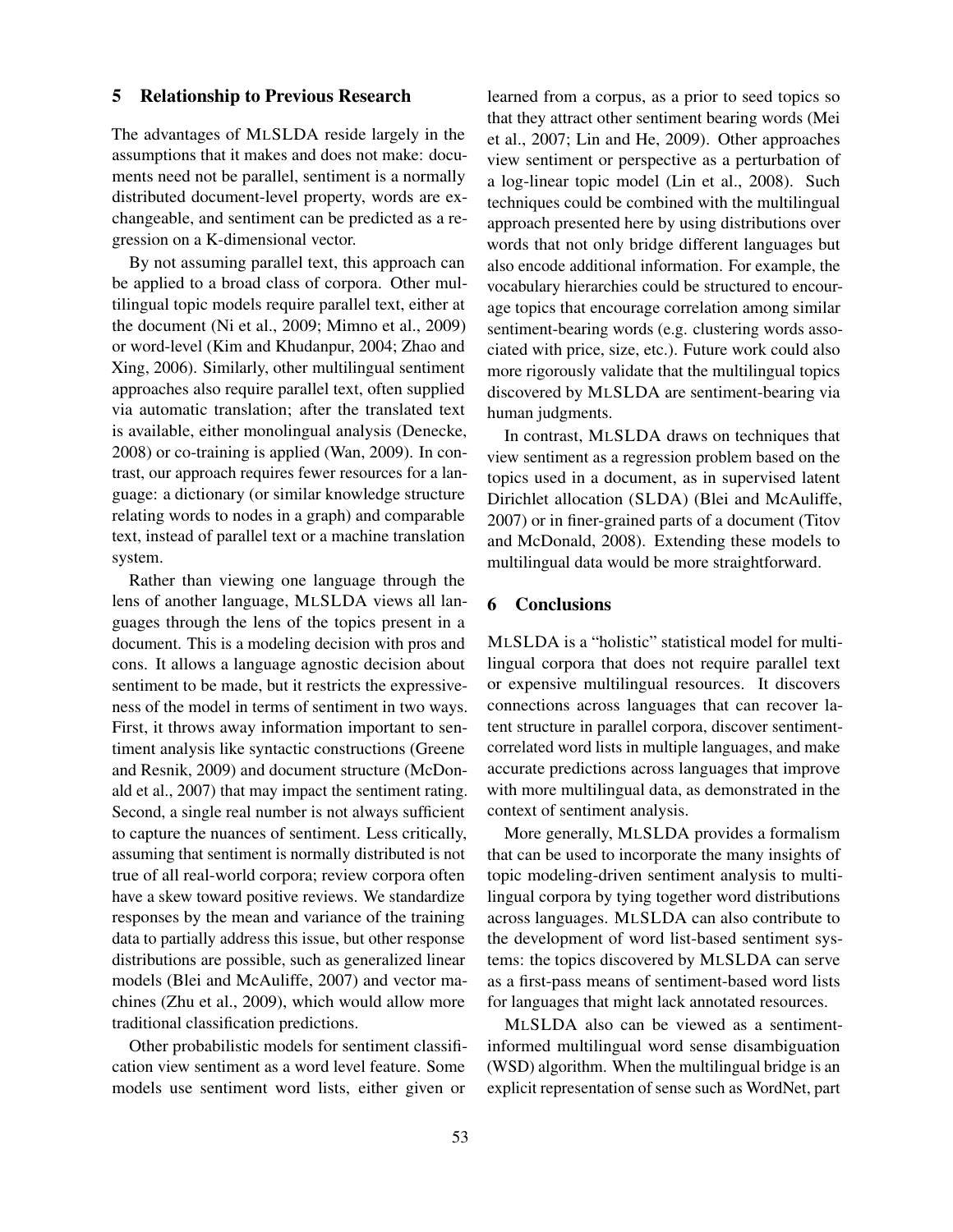of the generative process is an explicit assignment of every word to sense (the path latent variable  $\lambda$ ); this is discovered during inference. The dictionarybased technique may be viewed as a disambiguation via a transfer dictionary. How sentiment prediction impacts the implicit WSD is left to future work.

Better capturing local syntax and meaningful collocations would also improve the model's ability to predict sentiment and model multilingual topics, as would providing a better mechanism for representing words not included in our bridges. We intend to develop such models as future work.

## 7 Acknowledgments

This research was funded in part by the Army Research Laboratory through ARL Cooperative Agreement W911NF-09-2-0072 and by the Office of the Director of National Intelligence (ODNI), Intelligence Advanced Research Projects Activity (IARPA), through the Army Research Laboratory. All statements of fact, opinion or conclusions contained herein are those of the authors and should not be construed as representing the official views or policies of ARL, IARPA, the ODNI, or the U.S. Government. The authors thank the anonymous reviewers, Jonathan Chang, Christiane Fellbaum, and Lawrence Watts for helpful comments. The authors especially thank Chris Potts for providing help in obtaining and processing reviews.

#### References

- David Andrzejewski, Xiaojin Zhu, and Mark Craven. 2009. Incorporating domain knowledge into topic modeling via Dirichlet forest priors. In *ICML*.
- Andrea Esuli Stefano Baccianella and Fabrizio Sebastiani. 2010. Sentiwordnet 3.0: An enhanced lexical resource for sentiment analysis and opinion mining. In *LREC*.
- Carmen Banea, Rada Mihalcea, Janyce Wiebe, and Samer Hassan. 2008. Multilingual subjectivity analysis using machine translation. In *EMNLP*.
- David M. Blei and John D. Lafferty. 2005. Correlated topic models. In *NIPS*.
- David M. Blei and Jon D. McAuliffe. 2007. Supervised topic models. In *NIPS*. MIT Press.
- David M. Blei, Andrew Ng, and Michael Jordan. 2003. Latent Dirichlet allocation. *JMLR*, 3:993–1022.
- Jordan Boyd-Graber and David M. Blei. 2009. Multilingual topic models for unaligned text. In *UAI*.
- Jordan Boyd-Graber, David M. Blei, and Xiaojin Zhu. 2007. A topic model for word sense disambiguation. In *EMNLP*.
- Jonathan Chang and David M. Blei. 2009. Relational topic models for document networks. In *AISTATS*.
- Shay B. Cohen and Noah A. Smith. 2009. Shared logistic normal distributions for soft parameter tying in unsupervised grammar induction. In *NAACL*.
- Noah Constant, Christopher Davis, Christopher Potts, and Florian Schwarz. 2009. The pragmatics of expressive content: Evidence from large corpora. *Sprache und Datenverarbeitung*, 33(1–2).
- Kerstin Denecke. 2008. Using SentiWordNet for multilingual sentiment analysis. In *ICDEW 2008*.
- Paul Denisowski. 1997. CEDICT. http://www.mdbg.net/chindict/.
- Jean Diebolt and Eddie H.S. Ip, 1996. *Markov Chain Monte Carlo in Practice*, chapter Stochastic EM: method and application. Chapman and Hall, London.
- Alexander Geyken. 2007. The DWDS corpus: A reference corpus for the German language of the 20th century. In *Idioms and Collocations: Corpus-based Linguistic, Lexicographic Studies*. Continuum Press.
- Stephan Greene and Philip Resnik. 2009. More than words: Syntactic packaging and implicit sentiment. In *NAACL*.
- Thomas L. Griffiths and Mark Steyvers. 2004. Finding scientific topics. *PNAS*, 101(Suppl 1):5228–5235.
- Aria Haghighi, Percy Liang, Taylor Berg-Kirkpatrick, and Dan Klein. 2008. Learning bilingual lexicons from monolingual corpora. In *ACL*, Columbus, Ohio.
- Jan Hefti. 2005. HanDeDict. http://chdw.de.
- Hitoshi Isahara, Fransis Bond, Kiyotaka Uchimoto, Masao Utiyama, and Kyoko Kanzaki. 2008. Development of the Japanese WordNet. In *LREC*.
- Mark Johnson. 2010. PCFGs, topic models, adaptor grammars and learning topical collocations and the structure of proper names. In *ACL*.
- Woosung Kim and Sanjeev Khudanpur. 2004. Lexical triggers and latent semantic analysis for cross-lingual language model adaptation. *TALIP*, 3(2):94–112.
- Philipp Koehn. 2005. Europarl: A parallel corpus for statistical machine translation. In *MT Summit*. http://www.statmt.org/europarl/.
- Claudia Kunze and Lothar Lemnitzer. 2002. Standardizing WordNets in a web-compliant format: The case of GermaNet. In *Workshop on Wordnets Structures and Standardisation*.
- Chenghua Lin and Yulan He. 2009. Joint sentiment/topic model for sentiment analysis. In *CIKM*.
- Wei-Hao Lin, Eric Xing, and Alexander Hauptmann. 2008. A joint topic and perspective model for ideological discourse. In *ECML PKDD*.